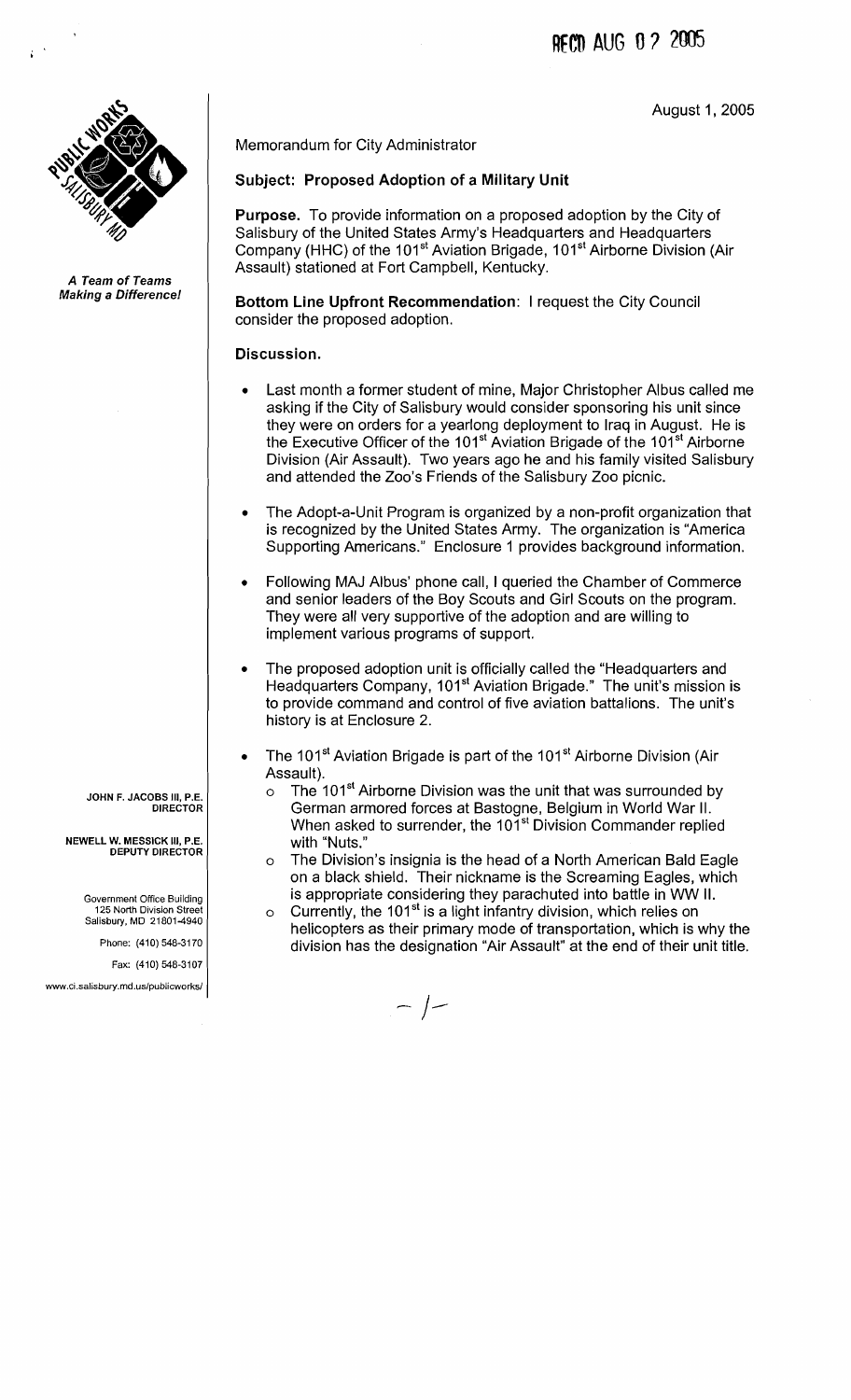#### **Subject: Proposed Adoption of a Military Unit**

Army aviators are impressive and courageous. In addition to the hazards of normal flight  $\bullet$ operations, they frequently operate in weather conditions and hostile environments supporting soldiers on the ground that are frequently in very tough conditions. As a former light infantryman and combat engineer, I depended on them and have the utmost respect for the challenges they overcame to provide us support.

Unless you or the Mayor, have further questions, please forward this memorandum to the City Council. For any additional questions you may have, I can be reached at (410) 548-3170 or by e-mail at jjacobs@ci.salisbury.md.us.

 $-2-$ 

Sincerely,

**AGODS III, P** .l∂hn F Directobot Public Works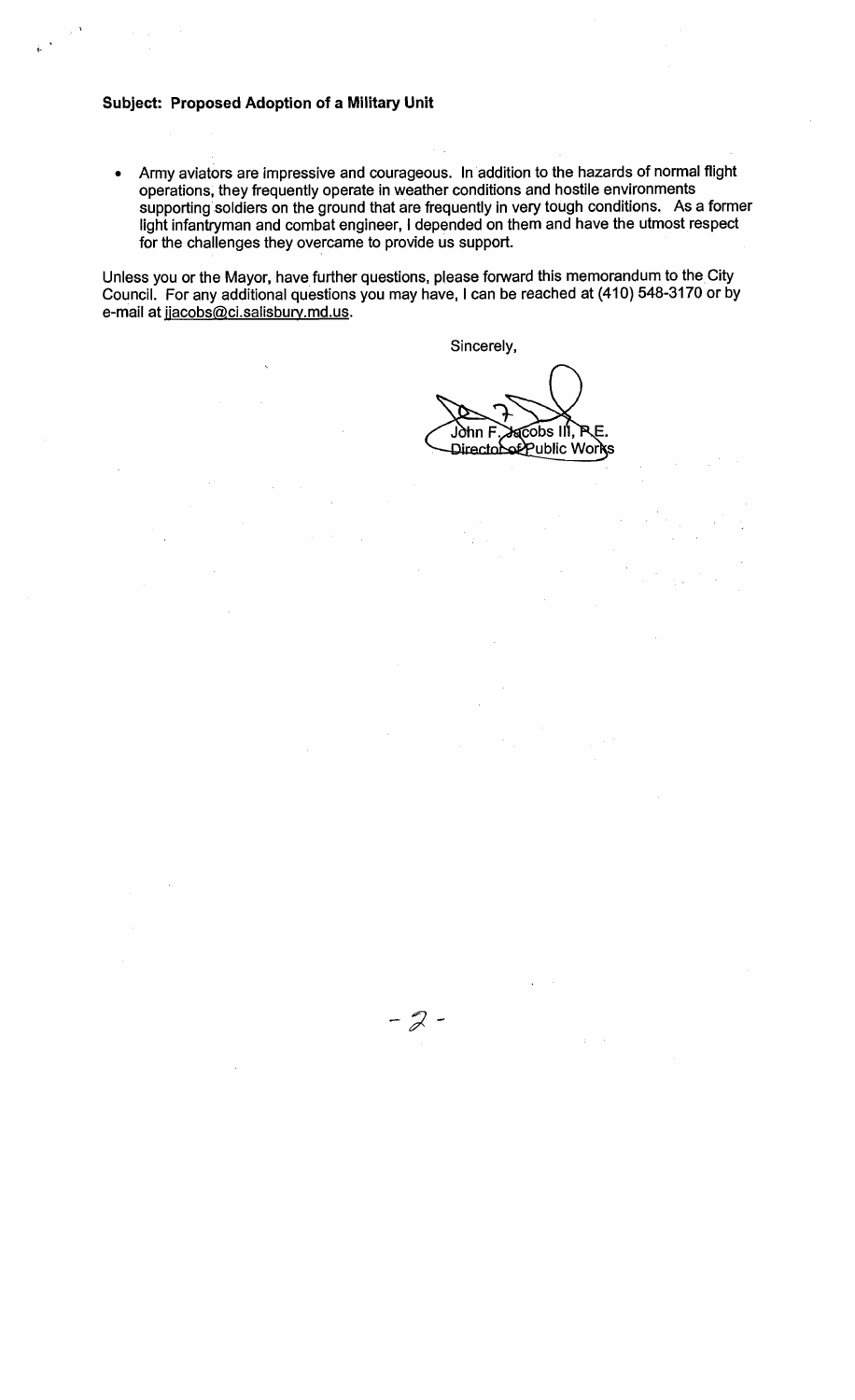# RESOLUTION No. 1284

A RESOLUTION OF THE COUNCIL OF THE ClTY OF SALISBURY, MARYLAND APPROVING THE ADOPTION OF THE UNITED STATES ARMY'S HEADQUARTERS AND HEADQUARTERS COMPANY, 101<sup>st</sup> AVIATION BRIGADE OF THE 101<sup>st</sup> AIRBORNE DIVISION (AIR ASSAULT) LOCATED AT FORT CAMPBELL, KENTUCKY

- WHEREAS, American military forces are either engaged in defending or are prepared to defend and support American interests and principles;
- WHEREAS, the Adopt-a-Unit program created by America Supporting Americans on March 4, 1968 provides a mechanism whereby all branches of the United States Armed Services can be "adopted" by American communities;
- WHEREAS, the purpose of this adoption program is to create a bond between American communities and the military men and women who bravely serve their country;
- WHEREAS, this bond is intended to support the morale of said service men and women without regard to individual political ties or affiliations; and
- WHEREAS, in recognition of the challenges confronting American service men and service women, it is appropriate and fitting that the City of Salisbury in the State of Maryland show its support by adopting the United States Army's Headquarters and Headquarters Company, 101<sup>st</sup> Aviation Brigade of the 101<sup>st</sup> Airborne Division (Air Assault) stationed at Fort Campbell, Kentucky.

NOW, THEREFORE, BE IT RESOLVED that the Council of the City of Salisbury, Maryland does hereby adopt and offer its ongoing respect and support in the time of war and in time of peace to the United States Army's Headquarters and Headquarters Company, 101<sup>st</sup> Aviation Brigade of the 101<sup>st</sup> Airborne Division (Air Assault) located at Fort Campbell, Kentucky.

BE IT FURTHER RESOLVED that the Council of the City of Salisbury, Maryland hereby encourages all City employees, businesses, service clubs, charitable organizations, and private citizens to become involved in supporting this adoption.

THE ABOVE RESOLUTION was introduced and duly passed at a meeting of the Council of the City of Salisbury, Maryland held on \_\_\_\_\_\_\_\_\_\_\_\_\_\_\_\_\_, 2005 and is to become effective immediately upon adoption.

ATTEST:

Brenda J. Colegrove Michael Dunn<br>CITY CLERK PRESIDENT,

PRESIDENT, City Council

APPROVED by me this day of 2005

Barrie P. Tilghman MAYOR, City of Salisbury

 $-3-$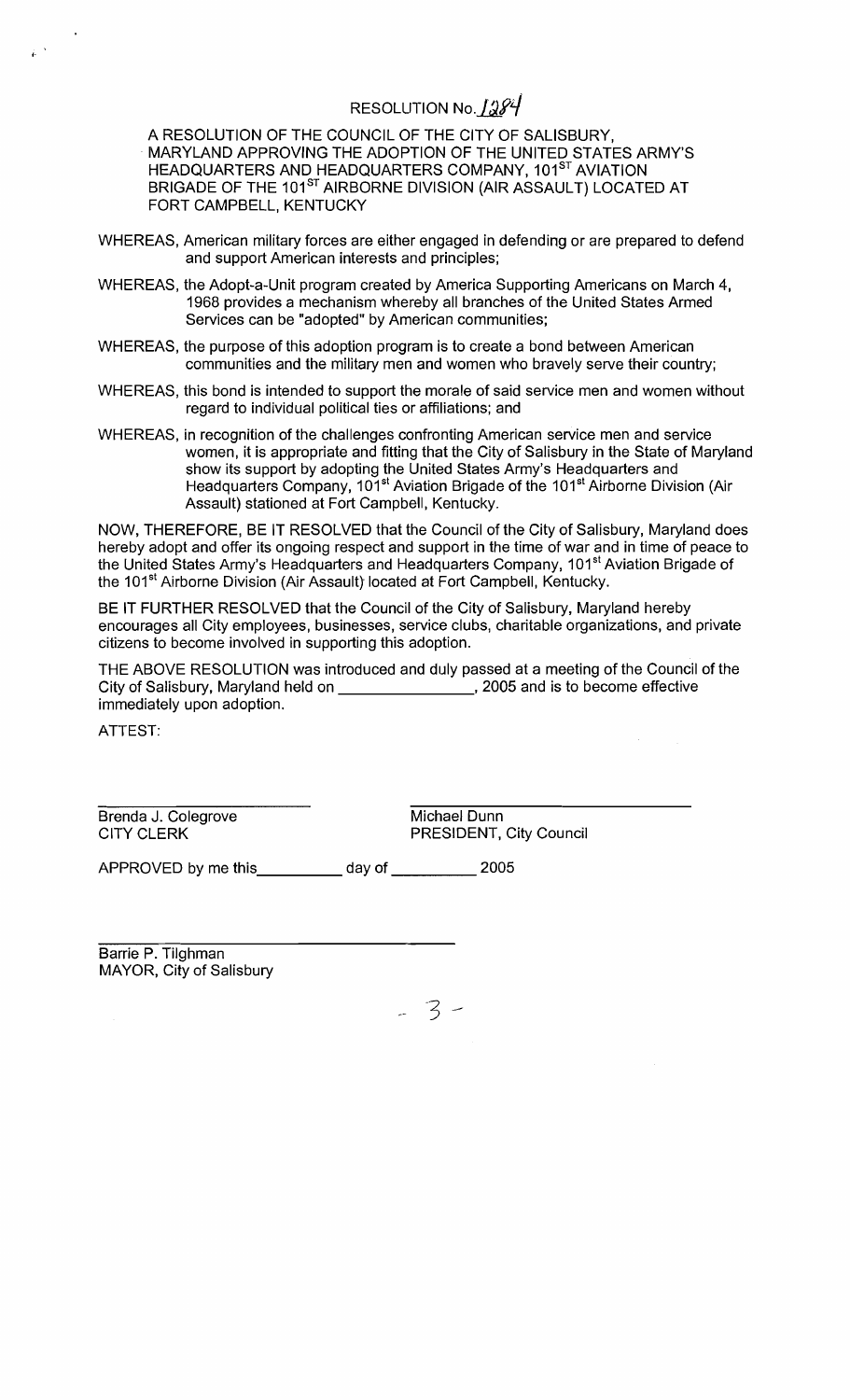## How You **CAN HELP:**

- **Visit the ASA website, www,asa-usa.orq,**  where you can find more information and adoption forms online.
- Connect **ASA** with a city, town, or county that  $\bullet$ may be interested in adopting a military unit.
- Connect **ASA** with a military unit at home or  $\bullet$ abroad that may be interested in being adopted.
- Make a donation to support the work of **ASA**  or, if you prefer, to support adoption activities for a particular unit or community.

#### **FILL OUT THE FORM BELOW AND SEND IT TO ASA FOR MORE INFORMATION OR TO RECEIVE OUR ONLINE NEWSLETTER:**

(We do not share our mailing list with any other organization.)

| <u> 1989 - John Stein, mars and de Britain and de Britain and de Britain and de Britain and de Britain and de Bri</u>  |                                                                             |
|------------------------------------------------------------------------------------------------------------------------|-----------------------------------------------------------------------------|
| Email: ______ <del>___________________________</del> ____                                                              |                                                                             |
|                                                                                                                        |                                                                             |
| I AM WITH A ______CITY ______ UNIT INTERESTED IN THE<br>ASA ADOPTION PROGRAM. PLEASE CONTACT ME.                       | AMERICA SUPPORTING AMERICANS<br>P.O. Box 574<br>Pacific Palisades, CA 90272 |
|                                                                                                                        |                                                                             |
| COPYRIGHT: THE CONTENT OF THIS BROCHURE, THE ASA LOGO AND<br>THE CORROBATE NAME ARE ALL RROBERTY OF AMERICA SUPPORTING |                                                                             |

THE CORPORATE NAME ARE ALL PROPERTY OF **AMERICA SUPPORTING AMERICANS.** NO ADDITIONS OR DELETIONS MAY BE MADE TO THIS BROCHURE, AND NO PART OF IT MAY BE REPRODUCED WITHOUT PERMISSiON FROM **&SA.** 

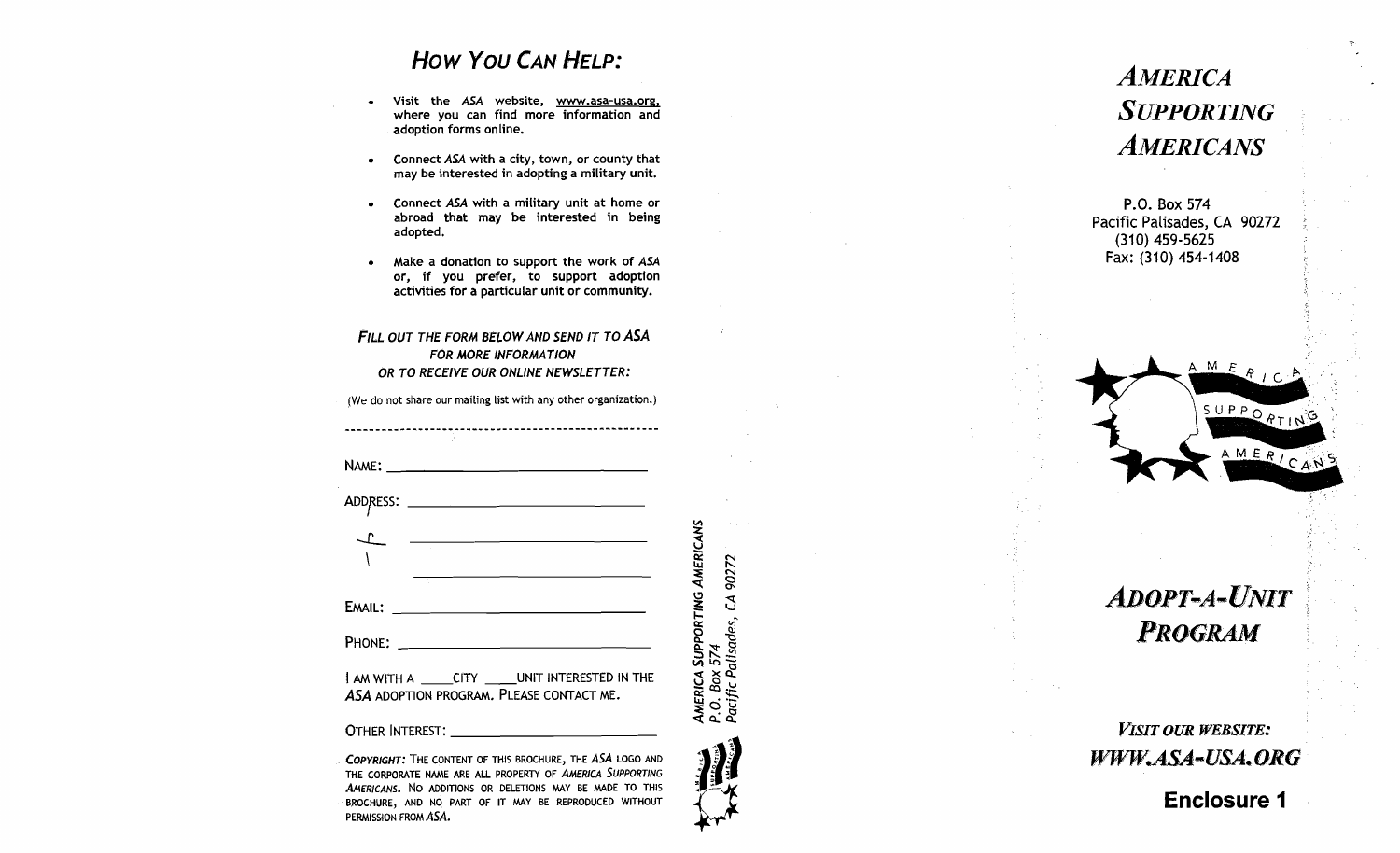## **WHAT IS AMERICA SUPPORTING AMERICANS?**

**ASA** is a non-profit, 501(c)(3) organization committed to building caring, supportive connections between the young men and women serving in all branches of our armed forces and people living in towns and cities throughout the country.

Working primarily through mayors, city managers, and local chambers of commerce, we facilitate "adoptions" between towns, cities, or counties and individual military units. In many cases, a city is already "home" to a particular unit, and the municipality and unit may want to solidify this relationship in unique, caring, personally meaningful ways. In other cases, a city, town, or county wants to establish a strong, supportive connection with soldiers in a unit, sailors on a ship, or airmen in a squadron not already affiliated with the municipality involved. In either case, **ASA** facilitates this process and provides the ongoing support needed to help make the adoption a success.

Adoption support services provided by ASA inciude the following:

- The ability for individuals to make secure, designated donations via the **ASA** website in support of adoption activities in a specific city, town, or county.
- Guidance in setting up activities and events to support the adopted unit.
- Promotion of local adoption-related events and activities on the **ASA** website.





Through the Youth Civic Action and Education Program (YCAP), students participate in adoption activities and their teachers are able to integrate materials and resources provided by adopted units into their curriculums. Here, students collect school supplies and donate them to their city's adopted unit for distribution to school children in Iraq.

#### *HOWDID ASA GETSTARTED?*



**Joe Artavia** 

**AMERICA SUPPORTING AMERICANS** began its work in 1967 when Linda Patterson, a young woman living in San Mateo, California, convinced her hometown to adopt her brother, Joe's, unit in Vietnam. Betieving that the individual soldiers charged with fighting an unpopular war desperately needed to feel the interest and concern of communities back home, San Mateo agreed to Linda's request, and the morale of Joe's fellow infantrymen was, in Joe's words, brought "as high as the clouds." Joe, at age nineteen, was killed in Vietnam trying to rescue a fellow soldier three weeks after the adoption took place, but many of the men who served with him gratefully remember Joe and Linda each time they look at a cherished medal that reads, "City of San Mateo, Adopted Son." Based on the success of this experience, Linda founded **ASA.** 



Having geared up the adoption program again during Desert Storm, and now for a third time in the wake of 9/11, **ASA** is committed to facilitating these adoptions on an ongoing basis. Through **ASA**  adoptions, both military personnel and civilians are benefiting from the unique and crucial link that exists between the men and women of our armed services and those they are charged to protect.

#### **Visit our website:**

#### www.asa-usa.org

## *HERE ARE SOME OF THE ACTIVITIES COMMUNITIES HA VE ENGAGED IN WITH THEIR ADOPTED UNITS.'*

Exchanging letters between school children and the men and women serving in the adopted unit.

Incorporating members of adopted units into  $4<sup>th</sup>$  of July and/or homecoming parades.



Having members of adopted units speak about their experiences to school and community groups.

Writing letters of condolence to families of service men and women who have been killed or wounded.

Acknowledging both unit members' military service and community members' support with awards and recognition ceremonies.



Shipping school supplies to be donated to lraqi school children by units stationed in lraqi villages.

Shipping surplus law enforcement equipment to be donated to lraqi policemen by members of the adopted units working with local lraqi police.

# **Enclosure 1**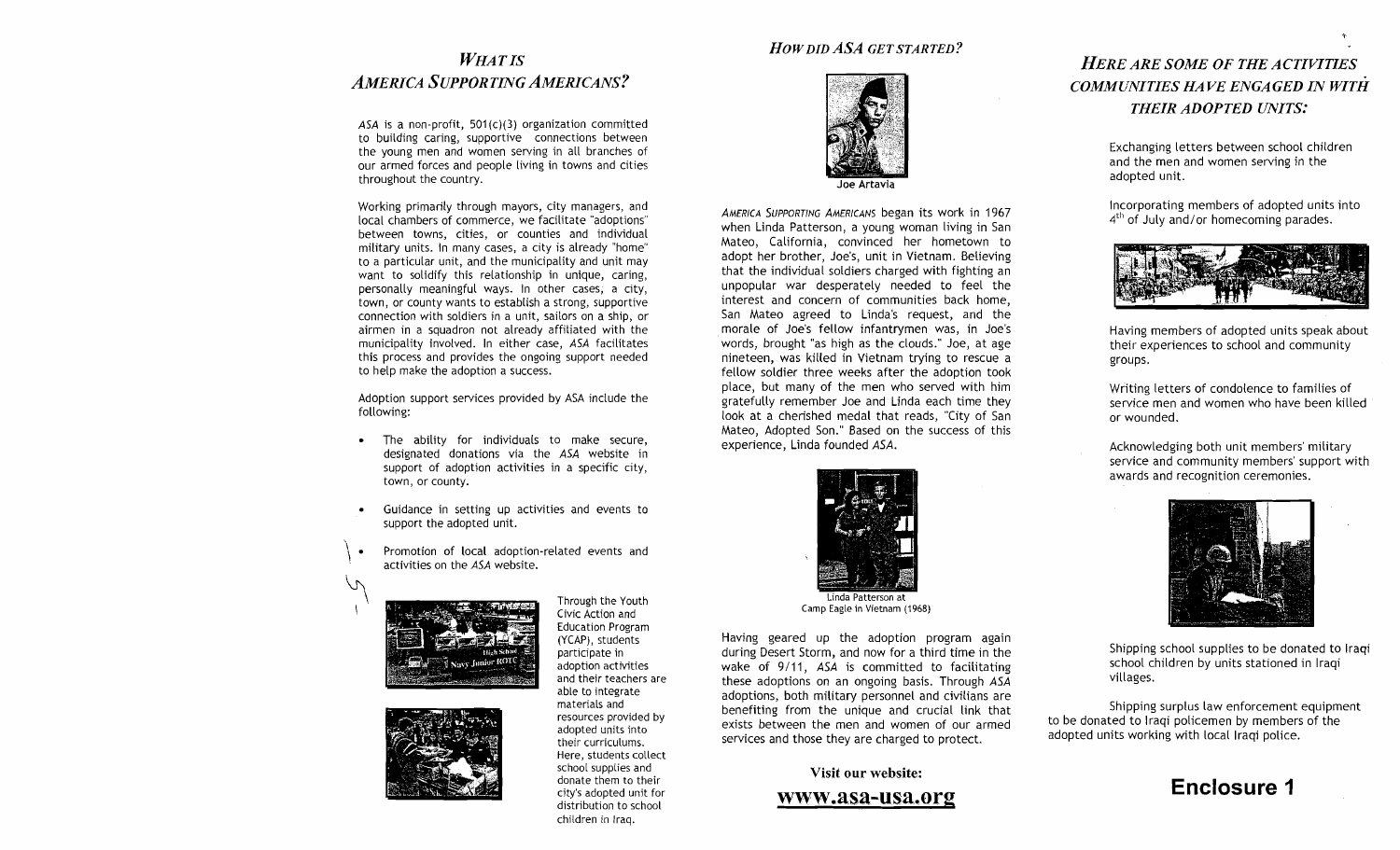# *1 Olst Aviation Brigade*

# *"Wings of Destiny* "

On 1 July 1968, at Camp Eagle in the Republic of Vietnam, the 160th Aviation Group was constituted. On 25 June 1969, the 160th was redesignated as the 101st Aviation Group. With the air mobility concept added to the organic capabilities of the 101st Airborne Division, the bravest and most talked about soldiers in the world were delivered to the battlefield by the helicopters of the 101st Aviation Group. In battle after battle, from the Delta to the DMZ and from the east coast to Cambodia and Laos, the 101st Aviation Group served with one desire, to add the prestige and standing of the finest combat division in the history of warfare. In October 1970, the 101st Airborne Division was presented the Outstanding Aviation Unit of the Year Award for 1969-1970 at the Army Aviation Association of America Convention in Washington, D.C. In 1972, the 101st Aviation Group returned to Fort Campbell, Kentucky with the other units of the 101st. The Aviation Group and the Screaming Eagles of the 101st Airborne Division proved to the world that Army Aviation and the Air Assault concept were indeed up to the challenges faced on the modern battlefield.

On 15 August 1986, the IOlst Aviation Group was redesignated as the Aviation Brigade, 101st Airborne Division (Air Assault). The Aviation Brigade deployed its units throughout the United Sates, from the deserts of the National Training Center to the flood ravaged valleys of the Appalachians. The Brigade also deployed overseas, with a contribution to exercise Bright Star in Egypt in 1980, 1983, 1985, and 1987. The Brigade has supported operations in Puerto Rico, Grenada and elsewhere in the Caribbean. The Brigade has supported the Ahuas Tara exercises in Honduras and has self-deployed CH-47s from the states to Honduras to support Joint Task Force Bravo.

The Aviation Brigade was alerted on 7 August I990 to deploy to Saudi Arabia following Iraq's invasion of Kuwait. The Brigade began arriving in Saudi Arabia on 18 August 1990. The Aviation Brigade fired the first shots of Operation Desert Storm when elements of 1-101 Aviation Regiment attacked and destroyed a major early warning radar installation in Southwest Iraq on 17 January 1991. During the war, the Aviation Brigade validated the doctrinal use of divisional aviation as a fourth maneuver brigade. Maneuvering over 300 miles into enemy territory, over the course of 4 days, the 101st Airborne Division (Air Assault) successfully turned the flank of the Iraqi Army. Enveloping the enemy vertically, as well as, laterally, with the lightning speed of air assault forces, the 101st created a "shock effect" similar to the "Blitzkrieg" of World War II.

 $-6-$ 

**Enclosure 2**